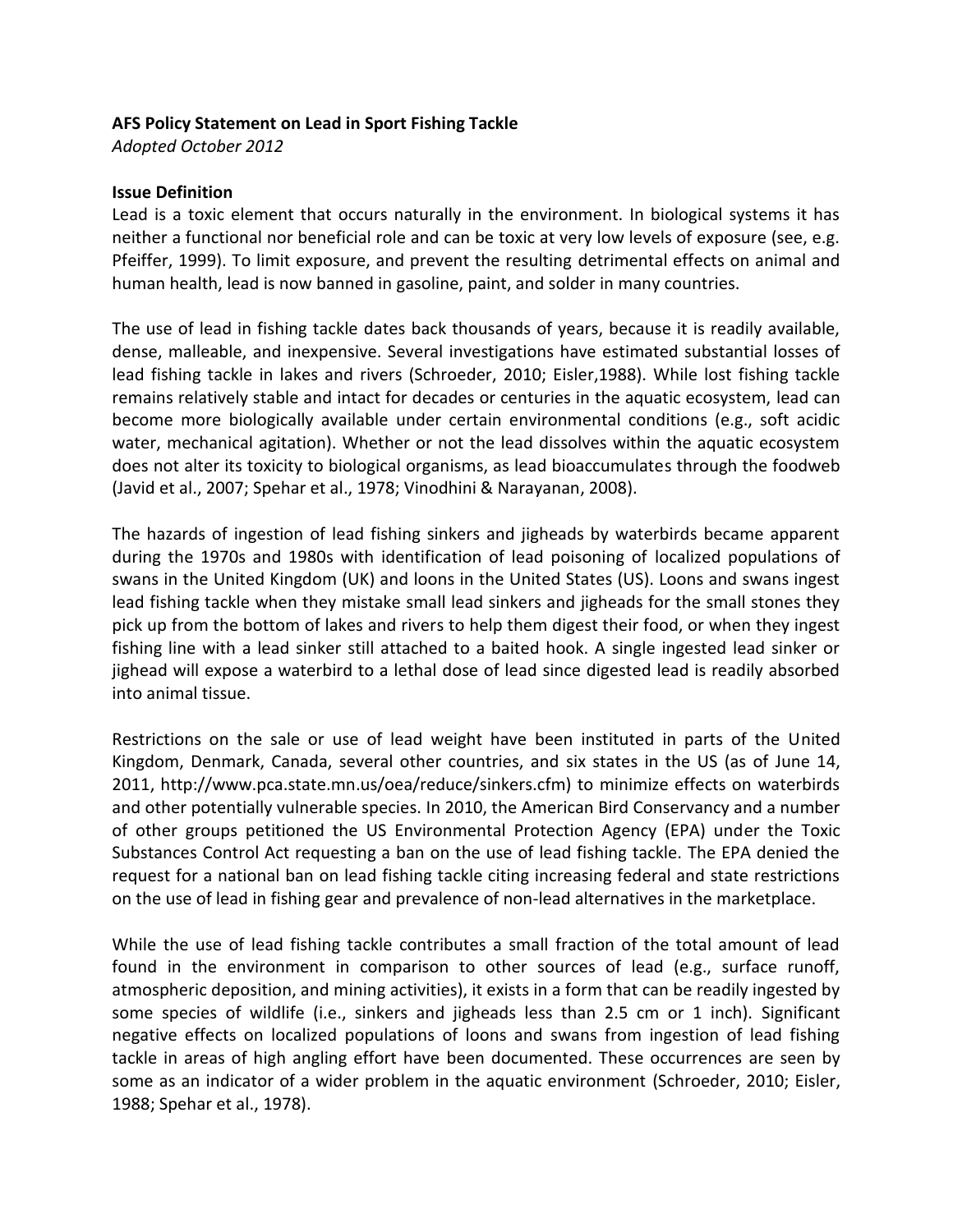Several governments have initiated education programs to encourage anglers to use sinkers and jigs less than 2.5 cm made from non-toxic materials. This has corresponded with a variety of substitutes for lead fishing sinkers entering the marketplace in recent years. A few (e.g., ceramics, bismuth, steel, tin, and tungsten), but not all (e.g., zinc, brass), alternative metals in fishing tackle have been deemed safe or less toxic if ingested by waterbirds and other birds and mammals. Sinkers and jigheads made from these alternative raw materials, except tungsten, are less dense resulting in a larger sized sinker to obtain a similar weight as with lead. This larger size and higher cost for most alternative metal sinkers and jigheads (e.g., tungsten-based products) makes them less desirable for some anglers.

# **Policy and Needed Actions**

The policy of the American Fisheries Society, in regard to lead fishing tackle is to:

1. Recognize that lead has been known for centuries to be toxic to biological organisms. Thus, the loss and subsequent ingestion of lead sinkers and jigheads by aquatic animals and the potential ramifications of lead ingestion is a natural resource management issue.

2. Understand that the impact of ingested lead on individuals of certain waterfowl species is generally accepted, but population-level impacts on fish and wildlife species are not welldocumented. Although conclusive scientific proof of these effects is not currently available, actions to inform, educate, and encourage sport fishing tackle manufacturers, users, and researchers to reduce future introductions of lead into aquatic ecosystems appears advisable. Accordingly, collaborate with fish and wildlife professionals, tackle manufacturers, anglers, policy makers and the public to encourage the use of non-lead forms of small fishing sinkers and jigheads that are protective of potentially affected fish and wildlife populations.

3. Encourage scientifically rigorous research on lead tackle aimed at generating toxicological and environmental chemistry data including bioavailability assessments; support monitoring and modeling of exposure and effects on at-risk populations; encourage studies predicting consequences of exposure and long-term population-level effects of different tackle material; and encourage studies on reducing the economic and social barriers to non-toxic fishing tackle development and use.

4. Recognize that the hunting and angling communities can be important advocates and forces of change regarding natural resources issues, and support educational efforts to promote greater public awareness and understanding of the consequences of lead exposure in wildlife species and the potential gains in environmental quality from use of lead-free fishing tackle.

5. Update policy language as focused research provides additional data on lead tacklerelated impacts.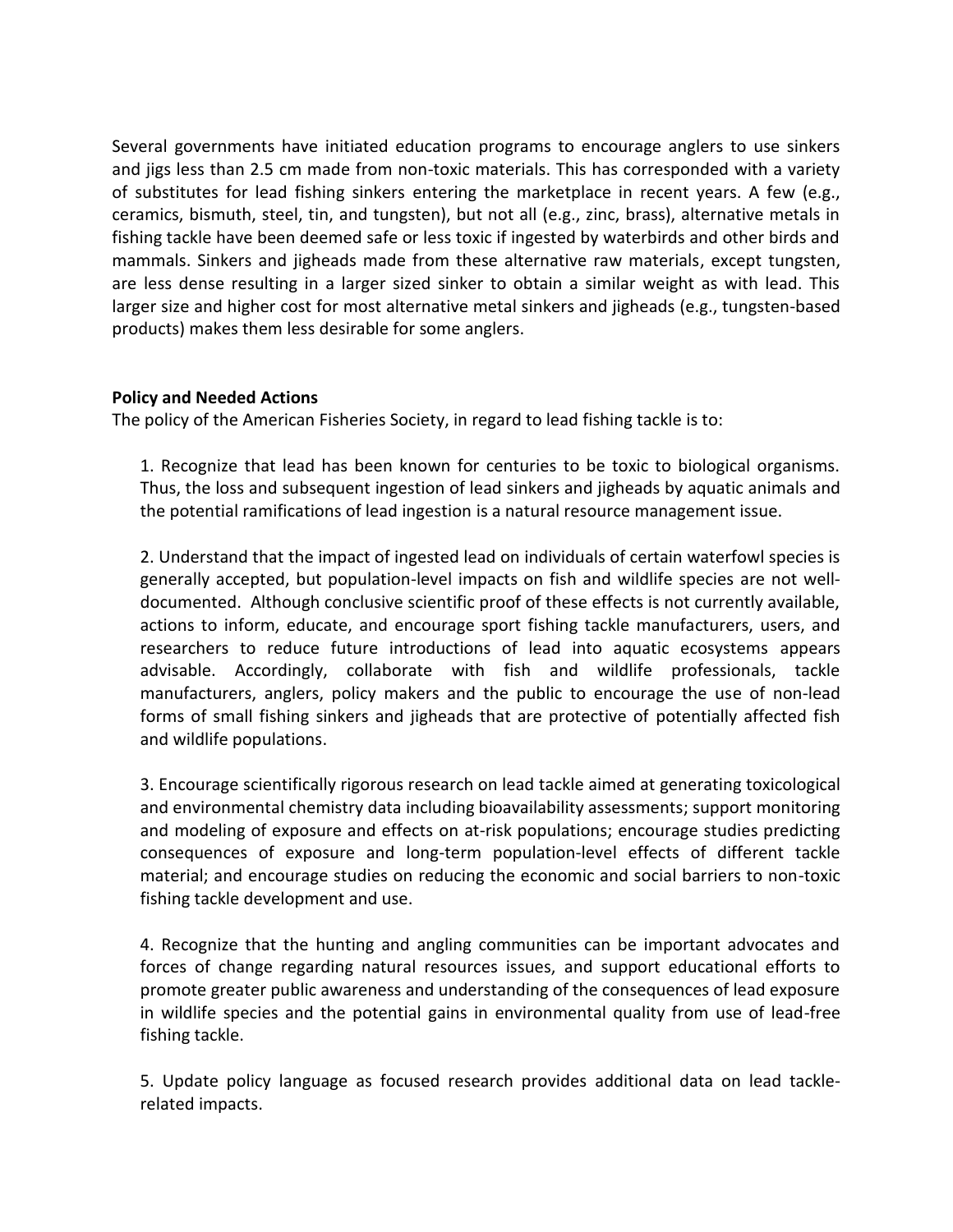# Literature Cited

Eisler, R. 1988. Lead hazards to fish, wildlife, and invertebrates: a synoptic review. U.S. Fish & Wildlife Service Biological Report 85(1.14)

Goddard, C.I., N.J. Leonard, D.L. Stang, P.J. Wingate, B.A. Rattner, J.C. Franson, and S.R. Sheffield. 2008. Management concerns about known and potential impacts of lead use in shooting and in fishing activities. Fisheries 33(5):228-236.

Javid, A., M. Javid, S. Abdullah and Z. Ali. 2007. Bioaccumulation of lead in the bodies of major carps during 96-h LC^50 exposures. Int. J. Agri. Biol. 9(6):909-912

Pfeiffer, C.B. 1999. The Complete Book of Tackle Making. Guilford, CT: The Globe Pequot Press, 553pp.

Rattner, B.A., J.C. Franson, S.R. Sheffield, C.I. Goddard, N.J. Leonard, D. Stang, and P.J. Wingate. 2008. Sources and implications of lead-based ammunition and fishing tackle to natural resources. Wildlife Society Technical Review 08-01. The Wildlife Society, Bethesda, Maryland.

Scheuhammer, A.M., S.L. Money, D.A. Kirk, and G. Donaldson. 2003. Lead fishing sinkers and jigs in Canada: review of their use patterns and toxic impacts on wildlife. Canadian Wildlife Service Occasional Paper 108, Environment Canada, Ottawa, Ontario.

Schroeder, R.R. 2010. Lead fishing tackle: the case for regulation in Washington State. MSc Thesis, Evergreen State College

Spehar, R.L., R.L. Anderson, and J.T. Fiandt. 1978. Toxicity and bioaccumulation of cadmium and lead in aquatic invertebrates. Environ. Pollution 15:195-208

Vinodhini, R. and M. Narayanan. 2008. Bioaccumulation of heavy metals in organs of fresh water fish Cyprinus carpio (common carp). Int. J. Environ. Sci. Tech. 5(2):179

# Additional References

Center for Biological Diversity, American Bird Conservancy, Association of Avian Veterinarians, Project Gutpile, and Public Employees for Environmental Responsibility. 2010. Petition to the Environmental Protection Agency to ban lead shot, bullets, and fishing sinkers under the Toxic Substances Control Act.

Duerr, A.E. 1999. Abundance of lost and discarded fishing tackle and implications for waterbird populations in the United States. Master's thesis. University of Arizona, School of Renewable Natural Resources, Tucson, Arizona.